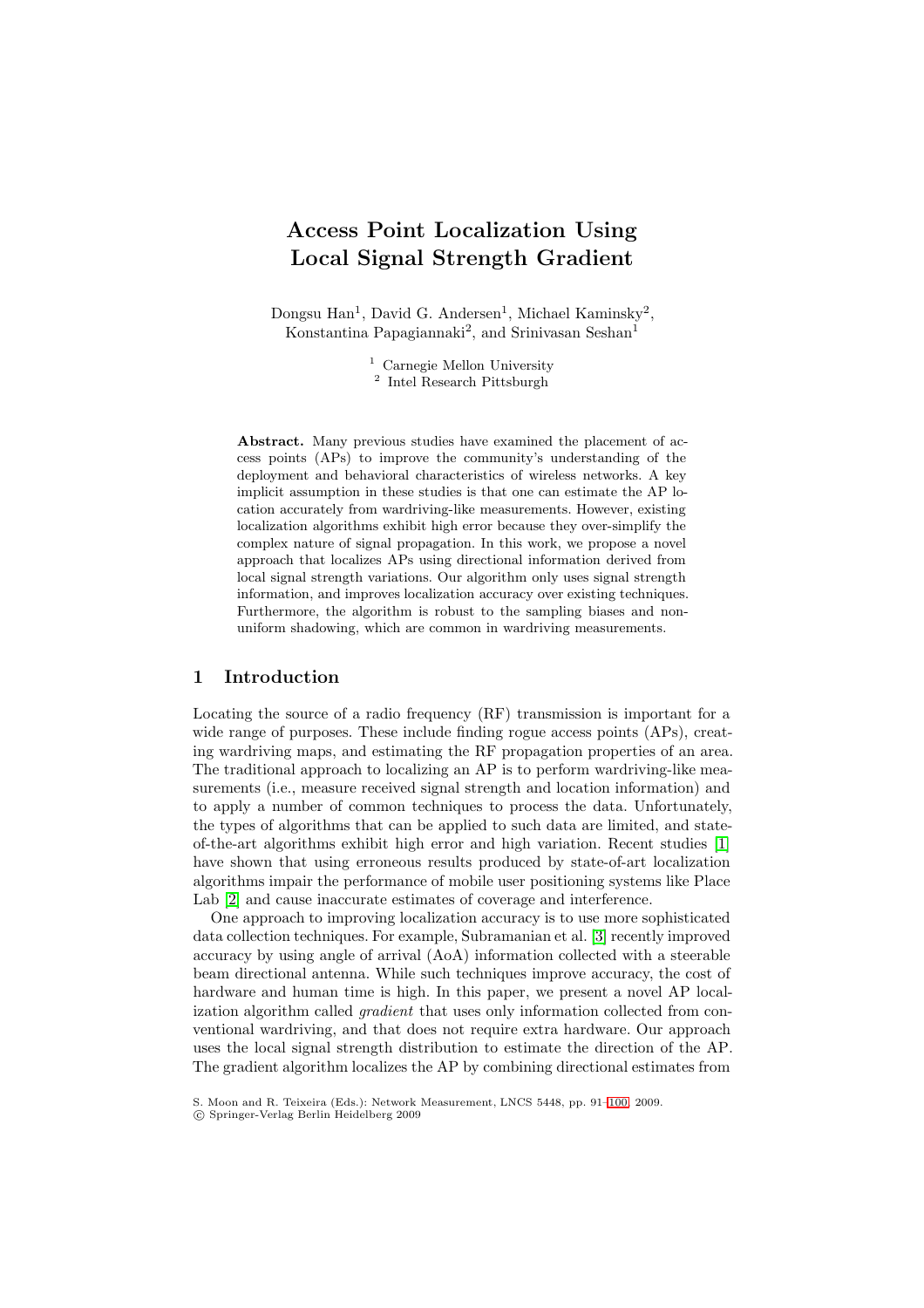multiple vantage points. We show that *gradient* improves the mean accuracy by 12% over the state-of-the-art algorithm, and reduces the maximum error and standard deviation of errors by more than 33%. This paper describes the key insights and the design of the *gradient algorithm*, verifies the idea through simulation (Section 2), and compares its real-world performance against existing methods (Section 3).

# **2 Localizat[io](#page-1-0)n Algorithm**

<span id="page-1-0"></span>The goal of our w[or](#page-5-0)k is to estimate the location of an AP given a set of received signal strength (RSS) measurements from different locations. These RSS measurements are typically obtained by passively monitoring 802.11 frames from a moving vehicle—a practice known as *wardriving*. The data contains measurement locations (*x, y*) and a received signal strength *RSS* at each location.

We first examine the the most commonly used localization algorithms, centroid, weighted centroid [2] and trilateration [4], to motivate the need for a better algorithm. Given the set of measurement points  $\langle x_i, y_i, RSS_i \rangle$  of an AP, centroid algorithms locate the AP at the averaged location:  $\left(\sum_{i=1}^{N} x_i\right)^{N}$ *N i*=1  $w_i x_i, \sum$ *N i*=1  $w_i y_i$ . For centroid,  $w_i = 1/N$ , and for weighted centroid,  $w_i = \frac{SNR_i}{N}$  $\frac{\sum_{j=1}^{N} SNR_j}{\sum_{j=1}^{N} SNR_j}$ . Trilateration [4] estimates the distance from the signal source at a measure-

ment point using the RSS and combines these distance estimates to infer the location of the AP. The RSS is converted to distance using the log-distance path loss model [5]. The model defines the path loss (*P L*) from transmitter to receiver as a fun[ct](#page-9-3)ion of distance (*d*) as  $\overline{PL}(\text{dB}) = \overline{PL}(d_0) + 10n \log(\frac{d}{d_0})$ , where  $d_0$  is a reference distance and  $n$  is the path loss exponent.

Despite their simplicity, centroid-based algorithms perform as well as other existing algorith[ms](#page-9-4) that use signal strength [1, 3]. To understand why our gradient algorithm can outperform all of these algorithms, we first examine one representative case where centroid algorithms perform poorly.

### **2.1 Motivating Example**

Figure 1 shows wardriving measurements collected for one AP inside an apartment. The building is near a three-way junction. The AP is located towards the front of the building. Each measurement point is shaded to indicate the received signal strength according to the gray-scale legend on the right side of the figure.

Bec[au](#page-2-0)se the measurements are taken from a car, the path of the measurement points reflects the shape of the roads. *Wardriving measurements introduce strong sampling biases.* Figure 1 also shows non-uniform signal propagation. The area in front of the AP has denser and stronger (light-colored) measurements compared to the area behind the building. This is because the signal behind the building is shadowed by multiple walls, while the front of the building has fewer obstructions. Such non-uniform shad[ow](#page-2-0)ing is also typical in wardriving measurements.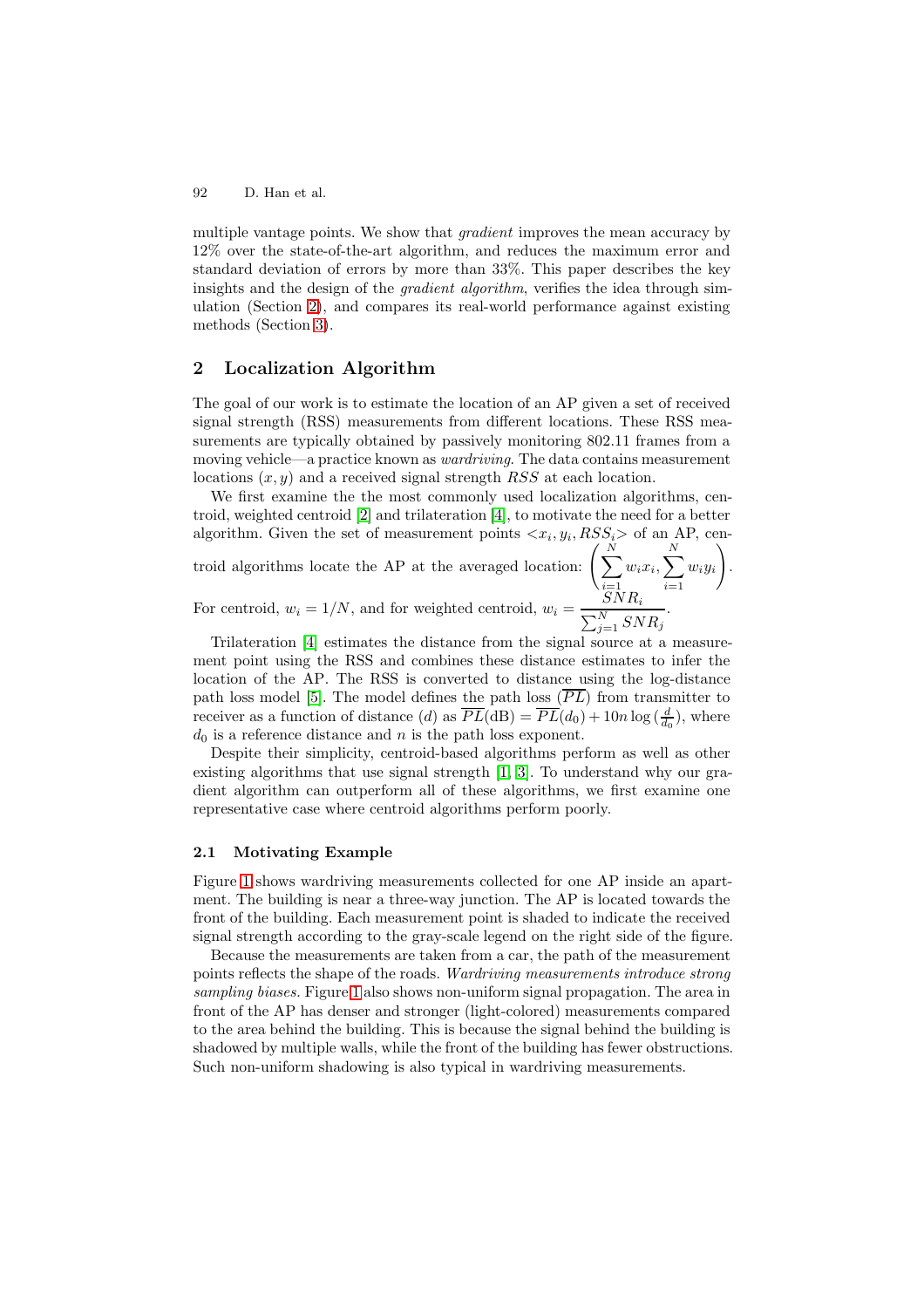

**Fig. 1.** Real world measurement of an AP located at the origin

<span id="page-2-1"></span>

<span id="page-2-0"></span>As a result, both centroid and weighted centroid give high errors of 51.8m and 52.3m (Figure 1). Centroid algorithms suffer when subject to 1) biased sampling, which is exacerbated by the layout of the road, and 2) non-uniform signal propagation due to different levels of shadowing.

Despite the skewed distribution, the signal strength distribution remains a useful hint in localizin[g t](#page-2-0)he AP. We see a clear trend of increasing signal strength towards the AP, as denoted by the arrows in Figure 1. These arrows provide useful information about the location of AP. Based on this observation, we develop a novel AP location algorithm which we call the *gradient algorithm*.

### **2.2 Gradient Algorithm**

<span id="page-2-2"></span>The main idea in the gradient algorithm is to systematically point arrows towards the signal source. We estimate the direction of an AP from every measurement point by calculating the direction of strongest signal in the neighboring area. After this process, each measurement point has an *arrow* that points to the direction of AP. By *combining* the resulting arrows, we estimate the location of the AP. While individual arrows have some error, overall these would cancel out during this stage.

The algorithm's effectiveness arises from two properties of the signal propagation: First, despite the inherent noise in the measurement, distance from the source AP remains one of the most important determinants of RSS. Second, obstructions cause sudden attenuation of signal that weakens the correlation between distance and RSS in the global space. However, measurements near-by in space tend to have traveled through the same obstructions. Thus, when considering only local signal strength, distance is the single most important factor. The algorithm leverages these observations and estimates the direction of the AP by finding the direction of strongest signal in near-by space.

Although the effect of large-scale non-uniform shadowing may be constrained in a local area, other small-scale factors — muti-path propagation, reflection, and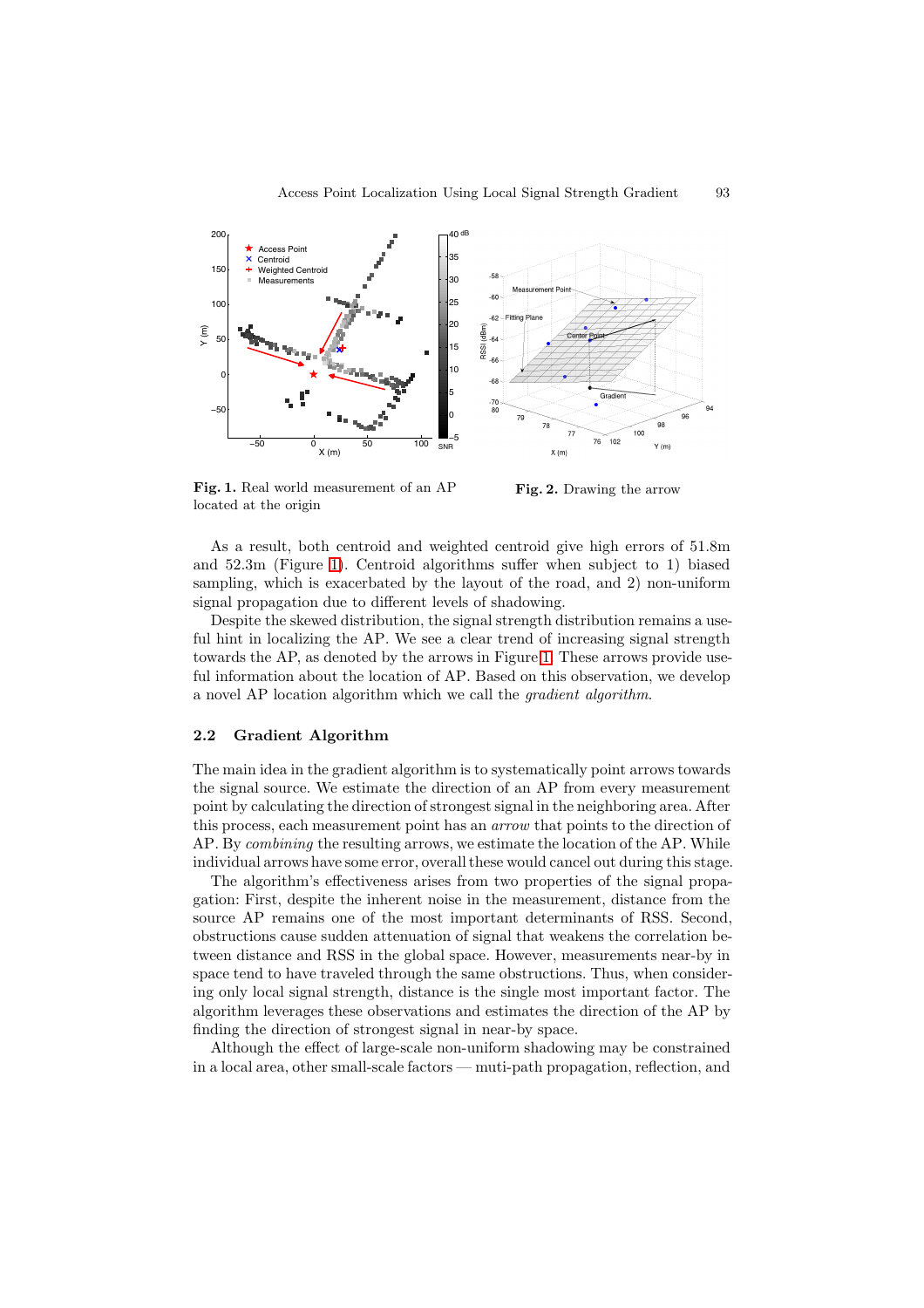#### 94 D. Han et al.

errors in GPS positioning, among others— affect RSS. The gradient algorithm treats them as noise and relies on averaging to mitigate their effect.

These steps of the gradient algorithm operate as follows:

**Preprocessing.** This phase averages signal observations to mitigate the effect of various sources of error. First, we embed the recorded GPS coordinate into a two dimensional coordinate system. Then we place a unit meter grid on the map and average the RSS and coordinates that fall into the same grid square.

**Drawing the arrows.** We assume free-space propagation locally, and find the direction of the AP by calculating the direction in which the RSS increases the most. We do so by fitting a plane to "near-by" measurements in the *x*-*y*-*RSS* space, and taking the gradient of the plane. We use minimum mean-square error (MMSE) fit to overlay a plane, and take the gradient at the center point as the direction of the AP in the *x*-*y* plane (Figure 2). We call this gradient an *arrow*. We locate "near-by" space using a square centered at the center point, and define "window size" to be half the length of the side of the square.

The window size is critical because it determines the area in which the signal propagation is approximated as free-space. [Th](#page-2-1)e optimal value depends on the density of measurement points and their spatial distribution. Therefore, there is no one-size-fits-all value across different APs. We revisit this problem at the end of the section.

**Combining the arrows.** Once we determine the direction of the AP from each measurement point by drawing arrows as described above, we locate the AP at the position to which all of the arrows point. We position the AP at the location that minimizes the sum-squared angular error from the arrows. In calculating the sum-squared error, we weigh each error by the SNR at the measurement point. This step is similar to the technique used by Subramanian et al [3], as well as other algorithms that use AoA.

Any standard optimization tool can be used for this minimization. However, most tools do not guarantee a global minimum and they require a good initial guess from which they start searching. Because the performance of any par[tic](#page-9-2)ular optimization algorithm is not of interest, we exhaustively search the space every meter, limiting it to a 100m x 100m square centered at the maximum RSS point. When using an optimization tool, we recommend using the maximum RSS point as the initial guess.

**Window size.** The window size is important in accurately predicting the direction of the AP from each measurement point. If the window is too small and contains few measurements, the resulting arrow is likely to have a high error. On the other hand, making the window too large is not desirable because it breaks our free-space assumption.

Because it is difficult to predict the best value for the window size at each measurement point, we reduce the problem to finding a single optimal value of the window size for each AP. We use the following heuristic to determine this value. First, we produce a series of estimated locations using window sizes from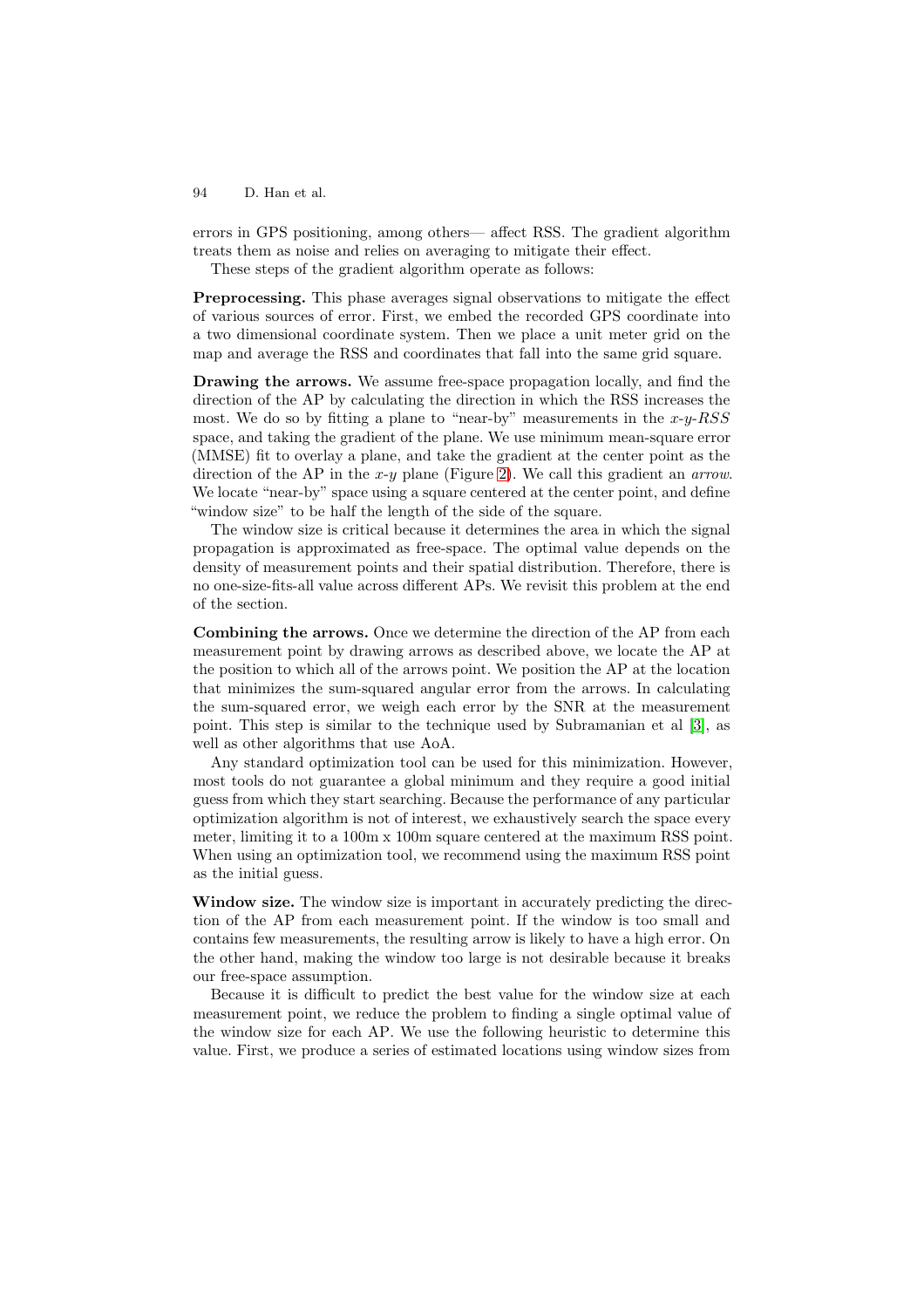1m to 50m. If the area covered by a window contains at least four measurements, we use that area to draw an arrow. At the end of the arrow drawing phase, if the arrows are drawn for fewer than 30% of all measurement points, the we do not produce an estimate for the window size.

The gradient algorithm starts using a window size of 1m and repeatedly increases it by one until five consecutive estimates converge within 5m from their average. At that point the algorithm terminates and reports the average estimate for the AP location. In Section 2.3, we verify the heuristic using simulation.

### **2.3 Simulation**

<span id="page-4-0"></span>We use simulation to verify the basic idea behind the gradient algorithm, and show that it is accurate and rob[ust](#page-4-0) to sampling bias and non-uniform shadowing.

<span id="page-4-2"></span>

**Fig. 3.** Simulation topologies: measurements are generated only on the road

<span id="page-4-1"></span>**Accuracy.** We create a single and a parallel road topology (Figure 3) to verify the performance of the algorithm. We place an AP at the center of the maps and generate measurement points randomly along the road. The RSS at each point is calculated using the log-distance path loss model of Section 2. We set the reference distance  $d_0$  to 1m, and subtract the path loss from sig[na](#page-4-1)l strength at the reference point to get the RSS. For the Figure 3(a) topology, we vary the number of measurement points from 10 to 50. For (b), we generate 200 points and run another simulation that further attenuates the signal stren[gth](#page-1-0) by the number on each quadrant to simulate non-uniform shading. Table 1 shows the average error of 20 runs using the gradient and centr[oid a](#page-4-2)lgorithms.

Gradient performs better as the density of measurement increases, and localizes the AP within 1 meter when the number of measurements exceeds 35. In contrast, the centroid algorithms suffer high error due to the bias[ed](#page-5-1) sampling. When only non-uniform shading is introduced, gradient suffers much less than the weighted centroid, but in general needs denser measurements.

To see the effect of the path loss exponent, we vary the value of *n* from 2.0 to 5.0 which is the typical range in outdoor environments [5]. Figure 4 shows the average, minimum and maximum estimation error for the gradient algorithm using 10 different sampled topologies for Figure  $3(a)$ . The gradient algorithm appears unaffected by the value of the path loss exponent.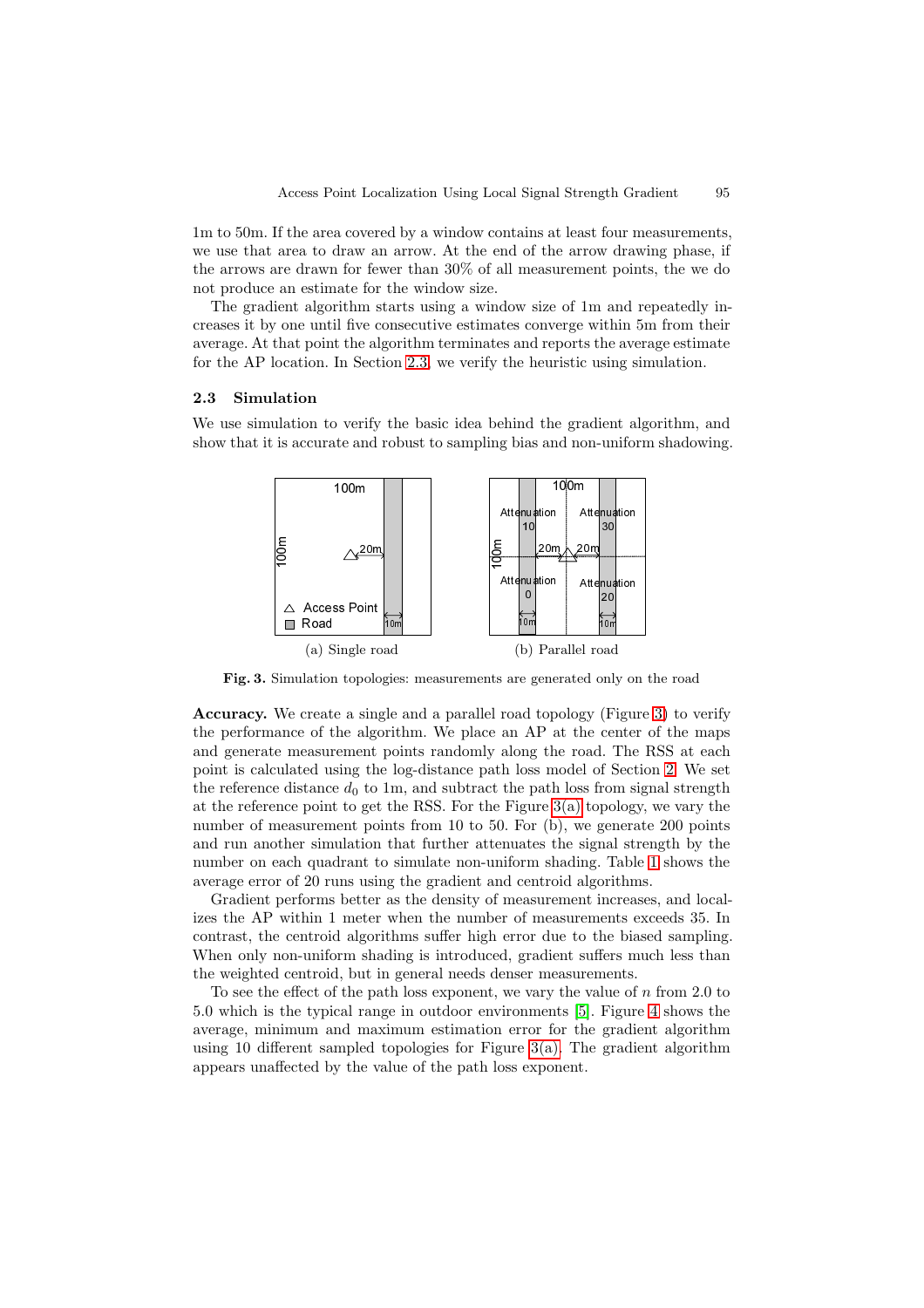#### 96 D. Han et al.

Number of measurements 10 15 20 25 30 35 With non-uniform attenuation

**Table 1.** Localization error for the topology in Figure 3(a) and (b). Units in meters.

<span id="page-5-1"></span>

**Fig. 4.** Error versus path loss exponent

<span id="page-5-2"></span>**Fig. 5.** Error versus window size

**Effect of window size.** As mentioned in Section 2.2, the window size is important for accuracy. To understand the effect, we generate 50 measurement points using Figure  $3(a)$ 's topology and produce a series of estimates while varying the window size from 1 to 50m. The resulting curve (Figure 5) features a natural minimization point, where the gradient algorithm [stop](#page-2-2)s.

When the window is small, only a few measurement points are considered when drawi[ng the](#page-4-2) arrow, thus leading to high error. As the window grows, our two assumptions break down. The free-space assumption [sto](#page-5-2)ps holding because the large window now contains effects of non-uniform shadowing. (This effect is not present in the free-space simulation.) Second, because the global signal strength distribution is not linear, the distribution inside the large window also becomes non-linear. This results in errors due to underfitting since the gradient algorithm attempts to apply a linear fir to a non-linear distribution.

### **3 Evaluation**

<span id="page-5-0"></span>In this section, we evaluate the performance of the gradient algorithm in real environments. We first collect measurements and use them to compare the algorithm's accuracy with that of previously proposed approaches. We demonstrate that the algorithm is robust and clearly outperforms distance estimation based on signal strength.

# **3.1 Data Collection Framework**

<span id="page-5-3"></span>We collected wardriving measurements using the following setup: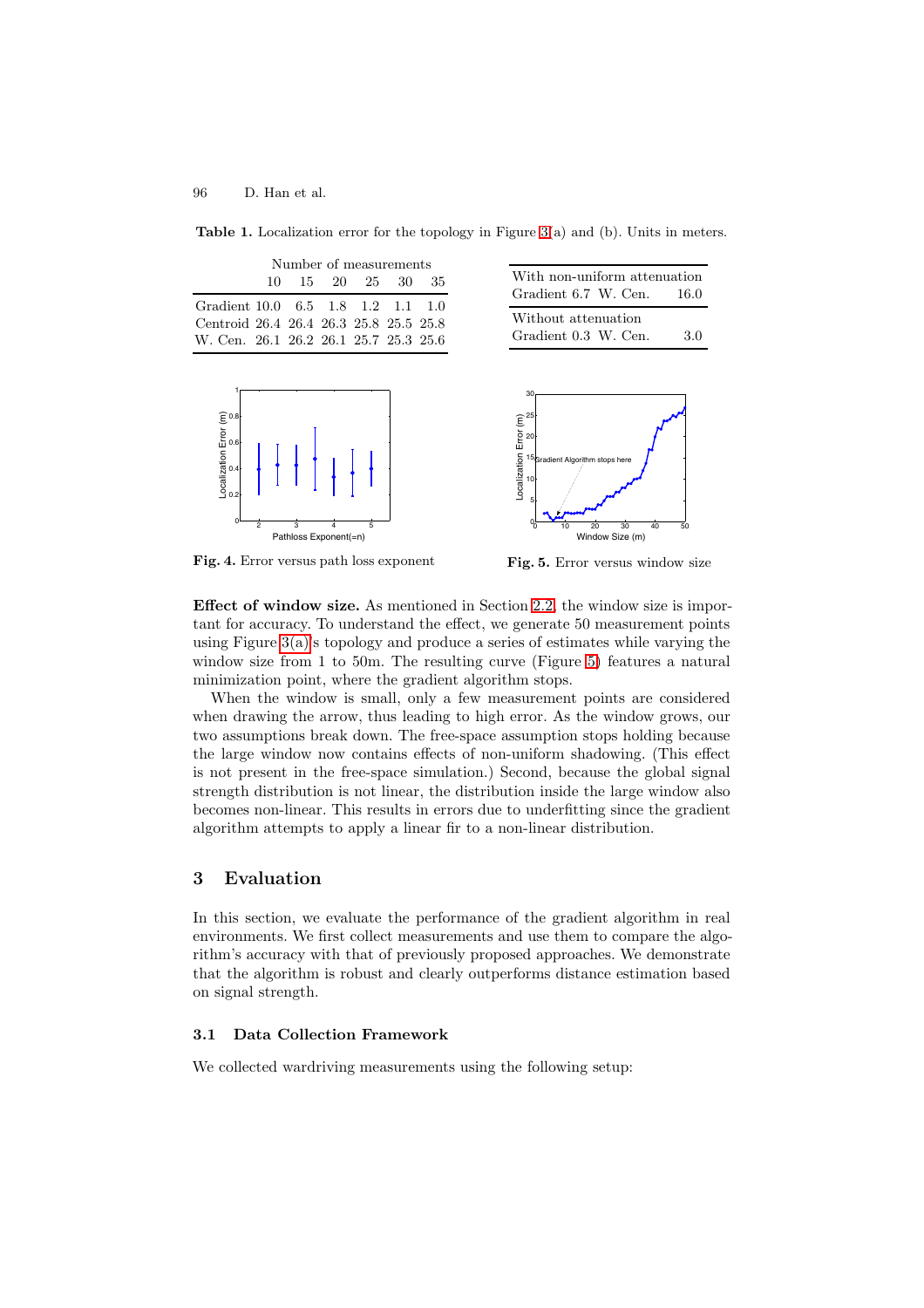**Hardware and software.** We used Intel-based laptops running Linux, with a Pharos GPS device, an Atheros wireless cardbus card, and an external omnidirectional antenna mounted on top of a car. In order to capture more packets, we used two laptops, with one scanning only the popular orthogonal channels 1, 6 and 11, and the other scanning channels 1 through 11. The madwifi driver and *kismet* were used to capture packets in monitor mode. The madwifi driver reports continuous received signal strength levels, which is important to our algorithm. *Kismet* records GPS coordinates, all received packets and their signal strength. From the *kismet* log, we extract an *<*AP MAC address, SSID, latitude, longitude, SNR, noise*>* tuple.

**Wardriving.** We took measurements in the residential Pittsburgh neighborhood of Squirrel Hill. The area consists mostly of detached homes, townhouses and small apartments. We drove at about 15mph, scanning each side of the road two to four times. Slow speed and multiple scans allowed us to get more measurements per AP. Scanning both sides of the road increases the number of measurements inside a small area, which improves the accuracy of our algorithm.

**Ground truth.** Determining the actual location of an AP is crucial for evaluation, but is difficult, especially in the unplanned deployment setting that we examine. We obtained ground truth locations in two ways. First, we knew some of the AP owners personally. Second, we observed that many SSIDs contained either street address or family names. Using an online phone book [6] plus the local zipcode, we mapped family names to addresses. We further verified that the resulting address was reasonably close to the observed location for the AP.

For each candidate ground truth AP, we measured the actual GPS coordinates on the street in front of the addressed building. This step was [su](#page-9-5)rprisingly important— address to GPS coordinate conversion services such as Google Maps often produce inaccurate mapping that were off by a few houses. We manually processed the measured coordinates by positioning the AP at the center of the house using Google Maps. This process located twenty-five APs.

### **3.2 Real World Experiment**

We compare the accuracy of the gradient algorithm with that of centroid and trilateration using the data we collected in Section 3.1. We also compare with an algorithm that we developed called cone-fit. Cone-fit uses the same path loss model of Section 2. Given the path loss exponent as a parameter, it estimates, for all measurement  $\langle x_i, y_i, RSS_i \rangle$ , the RSS from the path loss model and produces  $\langle x_i, y_i, EstimatedRSS_i \rangle$  by placing the AP at a lo[cati](#page-5-3)on. It locates the AP at the location where  $\sum (Estimated RSS_i - RSS_i)^2$  is minimized. Visually, it is fitting a 3 dime[nsi](#page-1-0)onal cone to  $\langle x, y, RSS \rangle$  space whose skirt is shaped by the path loss exponent.

Note that unlike gradient, trilateration and cone-fit are parameterized. Trilateration takes as inputs the path loss exponent and the signal strength at the reference point, and cone-fit takes the path loss exponent as input. We give them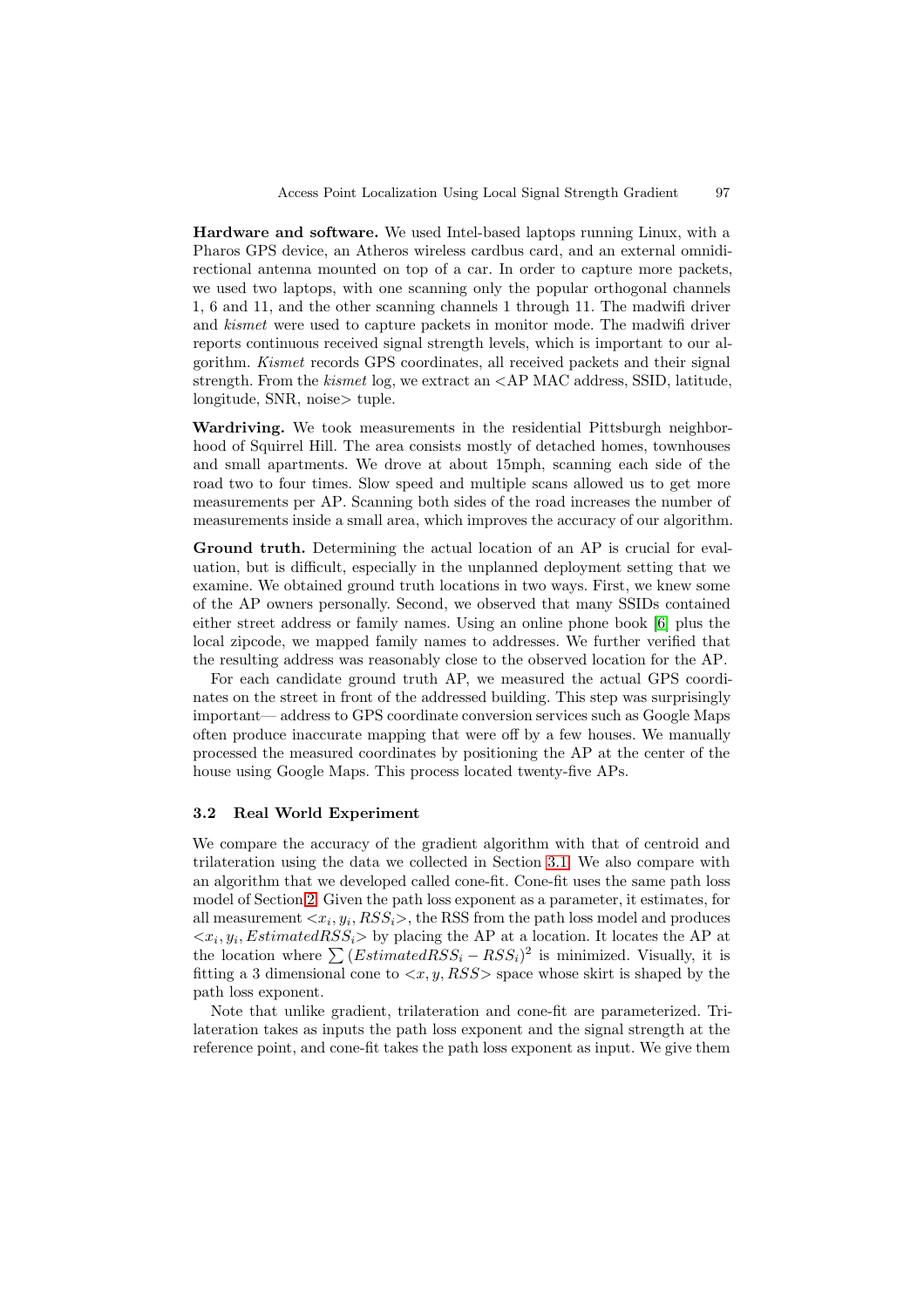

<span id="page-7-0"></span>**Fig. 6.** Comparison of gradient, trilateration, centroid, and cone-fit

full advantage by calculating the best parameter given the actual known location of each AP. Figure 6 shows the localization error of these algorithms.

The mean error and standard deviation of gradient were 34m and 14m respectively. Gradient improves the mean error by 12% over weighted centroid, and performs better than centroids and trilateration. Moreover, it has the lowest worst case error, gi[vin](#page-7-0)g a factor of 1.4 improvement in standard deviation over weighted centroid. The maximum error of gradient was 59m versus weighted centroid's 88m. Cone-fit's average is 7% better than gradient only when the best path loss exponent was given from the actual AP's location, but when the parameter is fixed (e.g.,  $n=2.0$ ), it was worse than gradient. Its performance was highly variable depending on the exponent, and degrades under non-uniform shadowing and biased sampling.

**Case study.** To understand the characteristics of the gradient algorithm, we describe some example scenarios from the actual measurement (Figure 7). The figures show arrows at measurement points and the localization results of various algorithms<sup>1</sup>. Figures 7(a),7(b), and 7(c) show some skewed distributions that frequently occur in wardriving measurements. Note that a cut through the AP can be made in the *x*-*y* plane such that one side of the cut contains [th](#page-8-0)e vast majority of measurement points. Gradient performs well in these cases, unlike other algo[ri](#page-7-1)thms. T[he mo](#page-8-1)[re un](#page-8-2)ifor[m dis](#page-8-3)tribution in Figure 7(d) provided the smallest error (of all 25 APs) for weighted centroid, because the AP was located at the corner of a junction. All algorithms perform relatively well in this scenario. While all algorithms perform well in under a uniform distribution of measurement points, only gradient performs well in all shown cases.

# **4 Related Work and Discussion**

Localization systems fall into three rough categories based upon the information they use [4]: received signal strength, time-based, and angle-of-arrival (AoA).

<span id="page-7-1"></span> $1$  Trilateration is not shown because its errors were too large.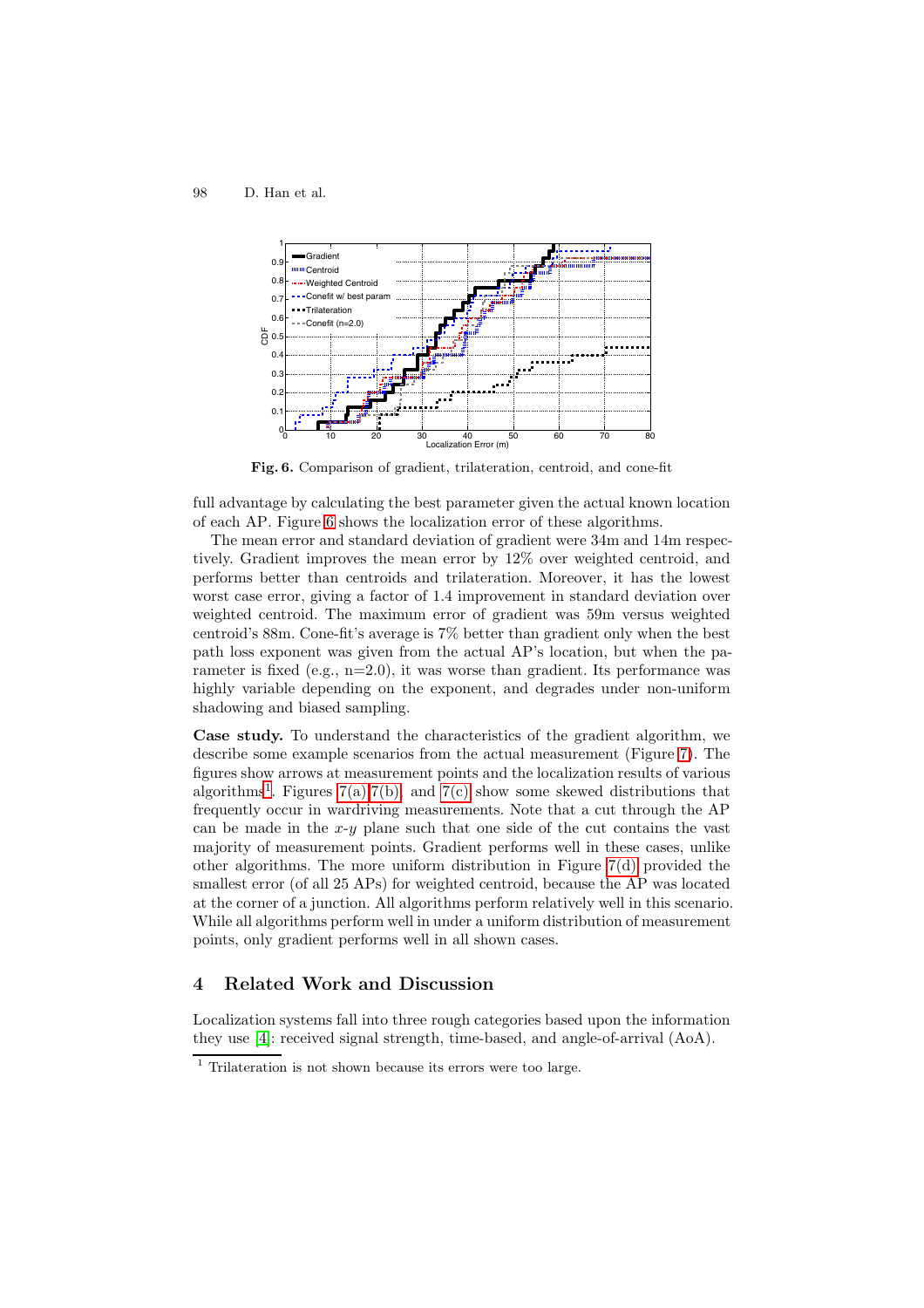<span id="page-8-1"></span>

<span id="page-8-3"></span><span id="page-8-2"></span><span id="page-8-0"></span>**Fig. 7.** Case study. Arrows are trimmed to improve readability.

RADAR [7] uses RSS to infer the distance between the signal source and the receiver. However, a site-survey is required to compensate for the non-uniform shading. Similarly, time-based approaches [8, 9] require accurate time synchronization or use an additional medium such as ultrasound to address timing issues.

AoA syst[em](#page-9-6)s measure the incident angle of the signal at the receiver. Subramanian et al. [3] proposed an AP localization algorithm that uses AoA information measured with a steerable beam direction[al](#page-9-7) [an](#page-9-8)tenna. This state-of-the-art algorithm significantly reduces the localization error. However, the evaluation is based on APs that were modified to transmit a large number of packets and placed on [th](#page-9-2)e same channel to speed up the data collection. Simulations of normal-speed data collection, commensurate to a real-world situation, showed that the median localization error was comparable to that of gradient.

Of the three types of information, RSS is the only information collected in conventional wardriving measurements. Furthermore, few techniques used in user localization systems can be applied to AP localization in ad-hoc environments. Therefore, centroid and weighted centroid have been commonly used [2, 1]. Our work takes a novel approach in that we measure only RSS, but derive AoA equivalent information.

Finally, particle filters [10] provide a new approach to combine information obtained from each measurement regardless of its type. It provides a pr[ob](#page-9-1)[ab](#page-9-0)ilistic